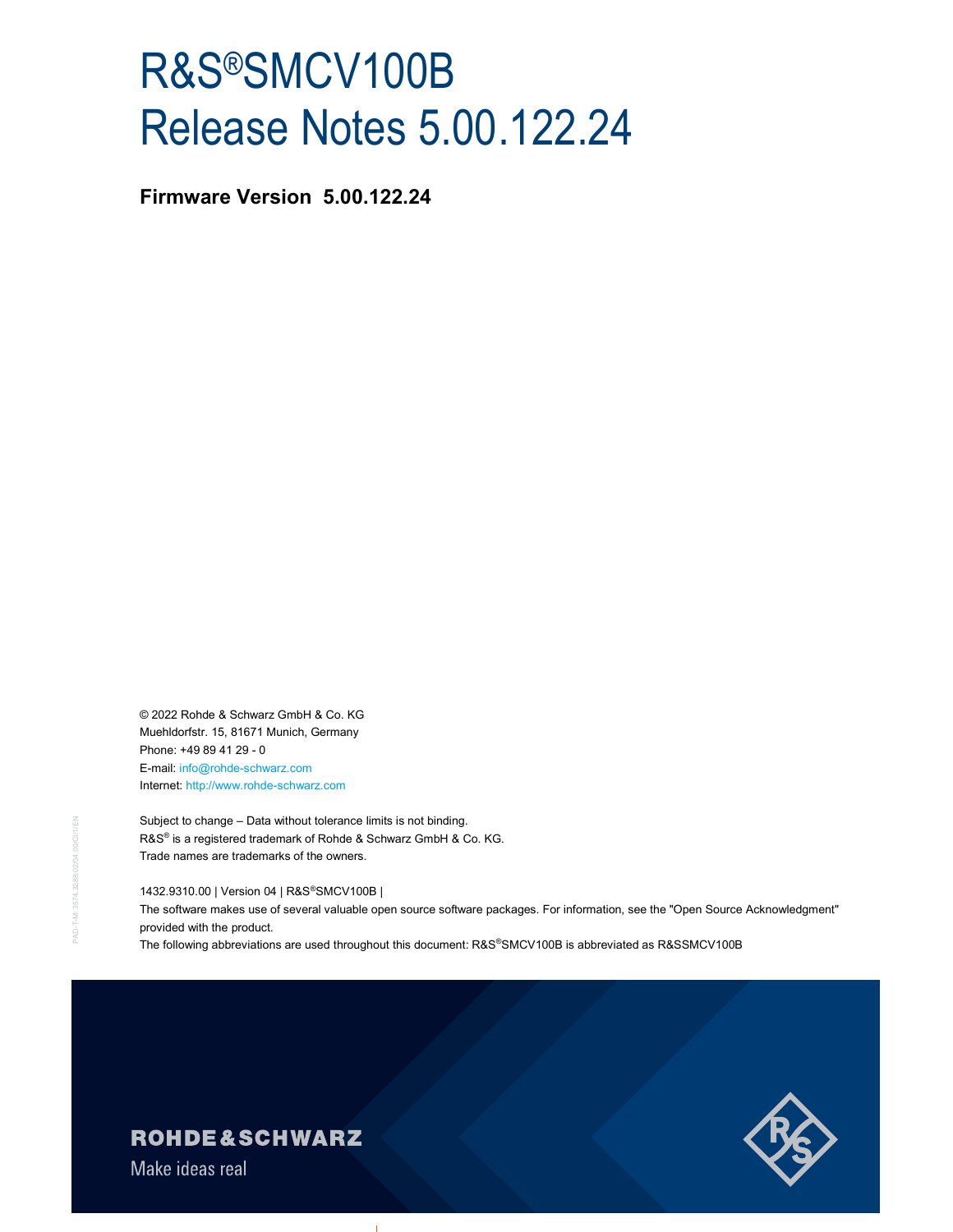# **Contents**

| $\boldsymbol{\Delta}$ |                                                  |  |
|-----------------------|--------------------------------------------------|--|
| 3.5.2                 |                                                  |  |
| 3.5.1                 |                                                  |  |
| 3.5                   |                                                  |  |
| 3.4                   |                                                  |  |
| 3.3                   |                                                  |  |
| 3.2                   |                                                  |  |
| 3.1                   |                                                  |  |
| 3                     |                                                  |  |
| $\overline{2}$        |                                                  |  |
| 1.4                   |                                                  |  |
| 1.3                   |                                                  |  |
| 1.2                   |                                                  |  |
| 1.1                   |                                                  |  |
| 1                     | Information on the current version and history 3 |  |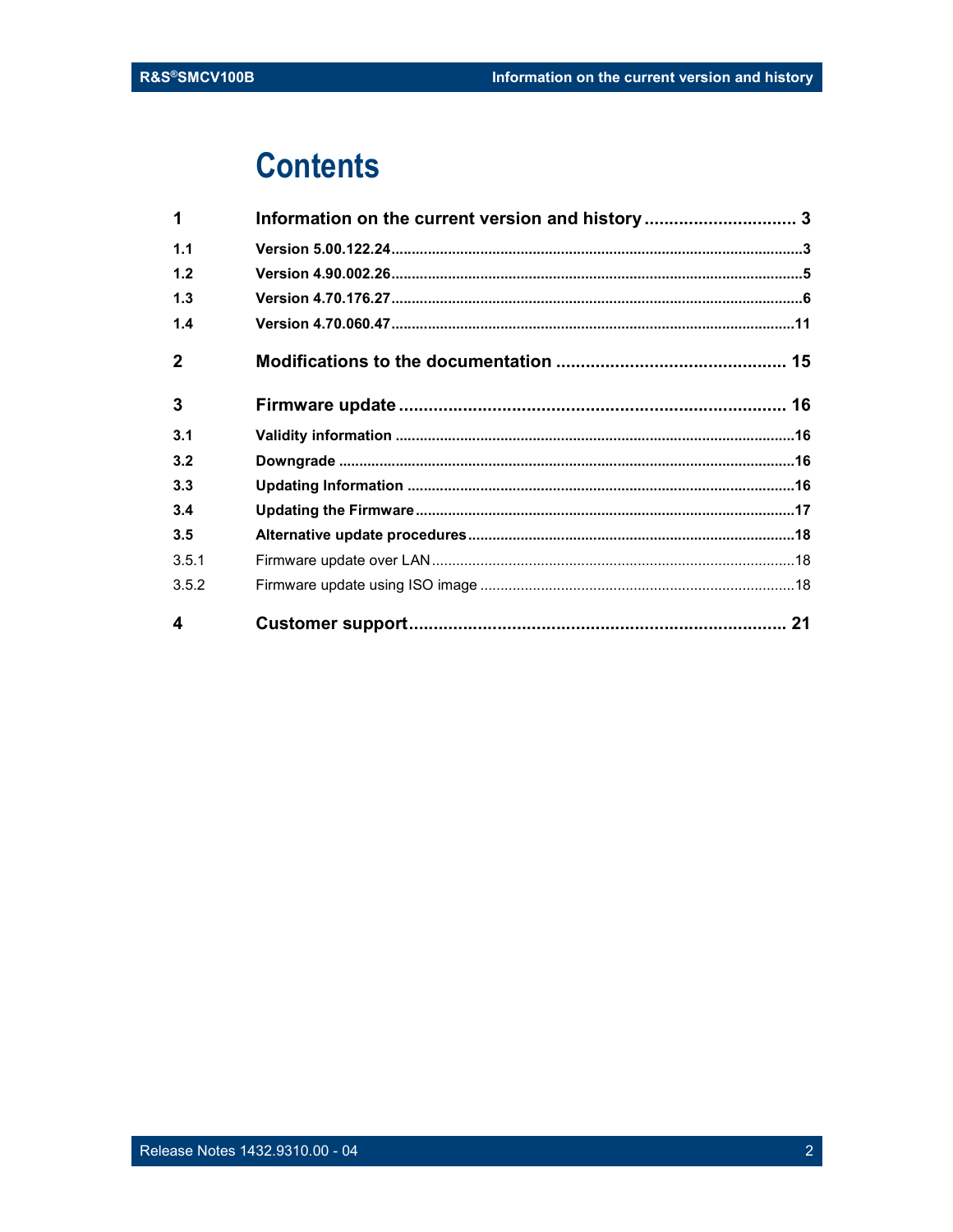# 1 Information on the current version and history

To ensure the R&S SMCV100B remains highly secure when being updated, only signed updates will be released.

This will make it possible to detect all future unsigned or manipulated updates.

The instrument's behavior can also be configured via "Setup>Security>Security>General>Secure Update Policy".

These settings are password protected.

For more information, see the R&S SMCV100B User Manual.

### 1.1 Version 5.00.122.24

Released February 2022

#### Firmware package contents

| <b>New Functionality</b>                                            |        |
|---------------------------------------------------------------------|--------|
| 5GNR: General: Release 15 option has been renamed for harmonization | 816536 |
| AM/FM Audio: Audioplayer supports 44.1kHz and 48kHz sample rates    | 905780 |
| License Server is supported                                         | 936807 |
| Option: SMCVB-K157 DVB-C/ISDB-C and SMCVB-K158 J.83/B supported     | 845172 |
| Option: SMCVB-K423: Modernized Glonass supported                    | 923611 |
| T-DMB/DAB: PRBS Test Signal on tab special is supported             | 865048 |

| <b>Fixed Issues</b>                                                                                                  |        |
|----------------------------------------------------------------------------------------------------------------------|--------|
| ATSC 3.0: If Special Settings is turned OFF, parameter Minor Version on Tab<br>Frame Info: Bootstrap is not set to 0 | 802240 |
| Audio FM: WAV file is not loaded if unsupported chunk is present in file                                             | 895000 |
| Audio FM: WAV file is played with increased pitch                                                                    | 898072 |
| Digital IQ HS: Incompatibilities with IQW                                                                            | 812769 |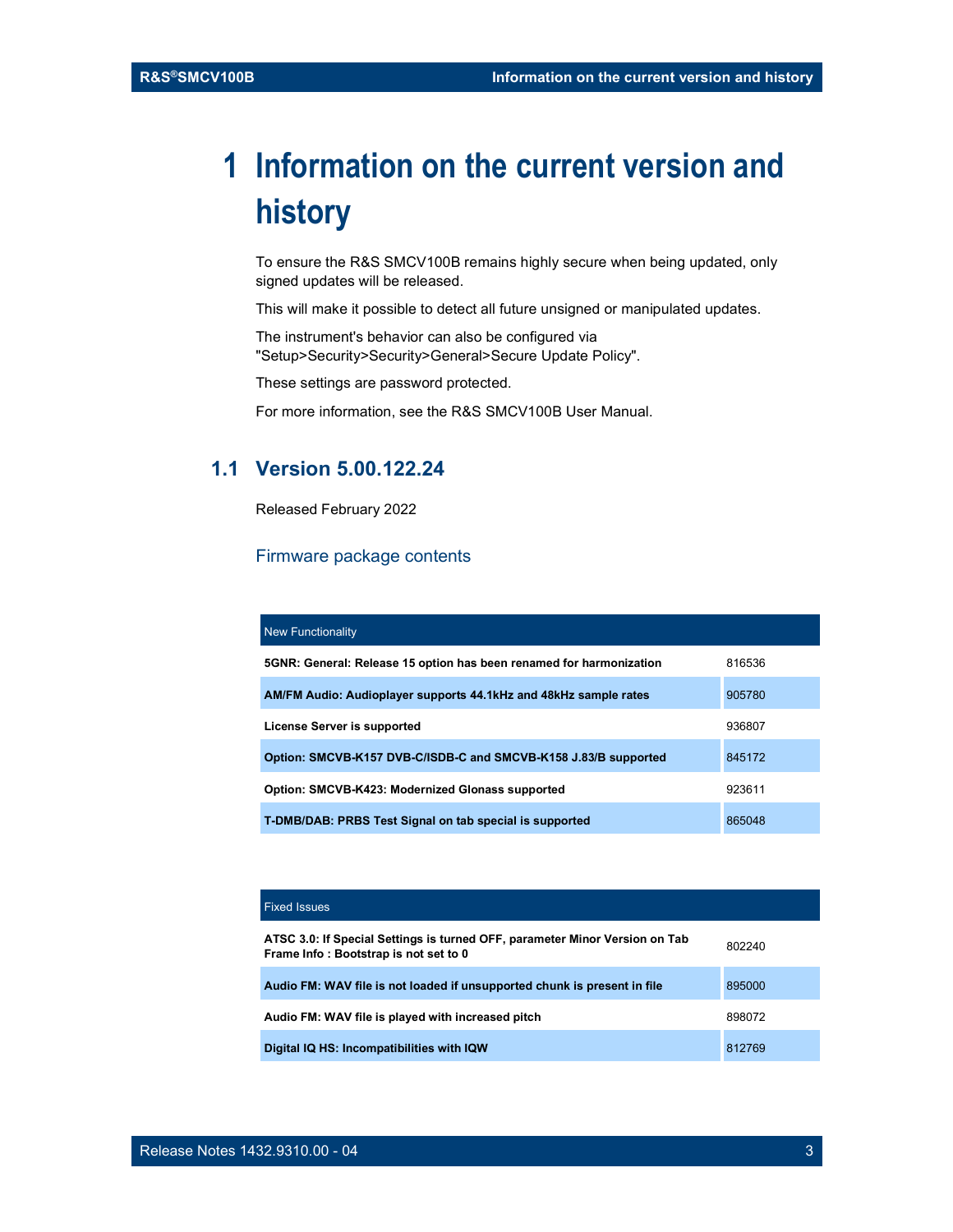Digital IQ HS: Wrong connector symbol for connected device at BBOut is used in <sub>792039</sub><br>GUI (External RF)

| DVB-S: SCPI command READ:IQCoder:DVBS:PACKetlength? returns false value                                             | 885606 |
|---------------------------------------------------------------------------------------------------------------------|--------|
| I/Q Digital: Frequency offset incorrect when enabling or disabling I/Q Digital<br>output                            | 809700 |
| I/Q Digital: Signal disappears when I/Q Mod is changed to Off                                                       | 865887 |
| IQ Digital: Some situations with active BBOut will lead to signal clipping in<br>baseband                           | 797334 |
| IQ Modulation: level linearity improved                                                                             | 921602 |
| Last Factory Calibration shows No Cal Date                                                                          | 932702 |
| Level: Unwanted transient behavior if switched from ARB=ON->OFF to AM   FM  <br><b>PhiM   Pulse Modulation = ON</b> | 830089 |
| Level: Without option K31 power limit is set to wrong limit after FACTORY<br><b>PRESET</b>                          | 909747 |
| Reference Frequency Output 10 MHz: rare initializing problems                                                       | 707077 |
| Reference PLL: sporadic unlock issue after reboot                                                                   | 903800 |
| RF: List Mode: first frequency step is sometimes not executed                                                       | 933197 |
| RF: sporadic LO2 unlock after execution of selftest                                                                 | 879763 |
| <b>SFE Emulation Mode: Missing SCPI command</b><br>SOURce: DM: TRANsmission: STANdard for DVB-C and J.83B           | 933252 |
| Sweep: Power sweep shows peaks when sweeping is processed                                                           | 808950 |
| TS Player: Pre-selected file is played correctly after activation of plugin                                         | 772961 |

#### Known Issues

DVB-T2: AWGN Bandwidth Coupling does not work properly in case of T2MI = ON operation mode <sup>935510</sup>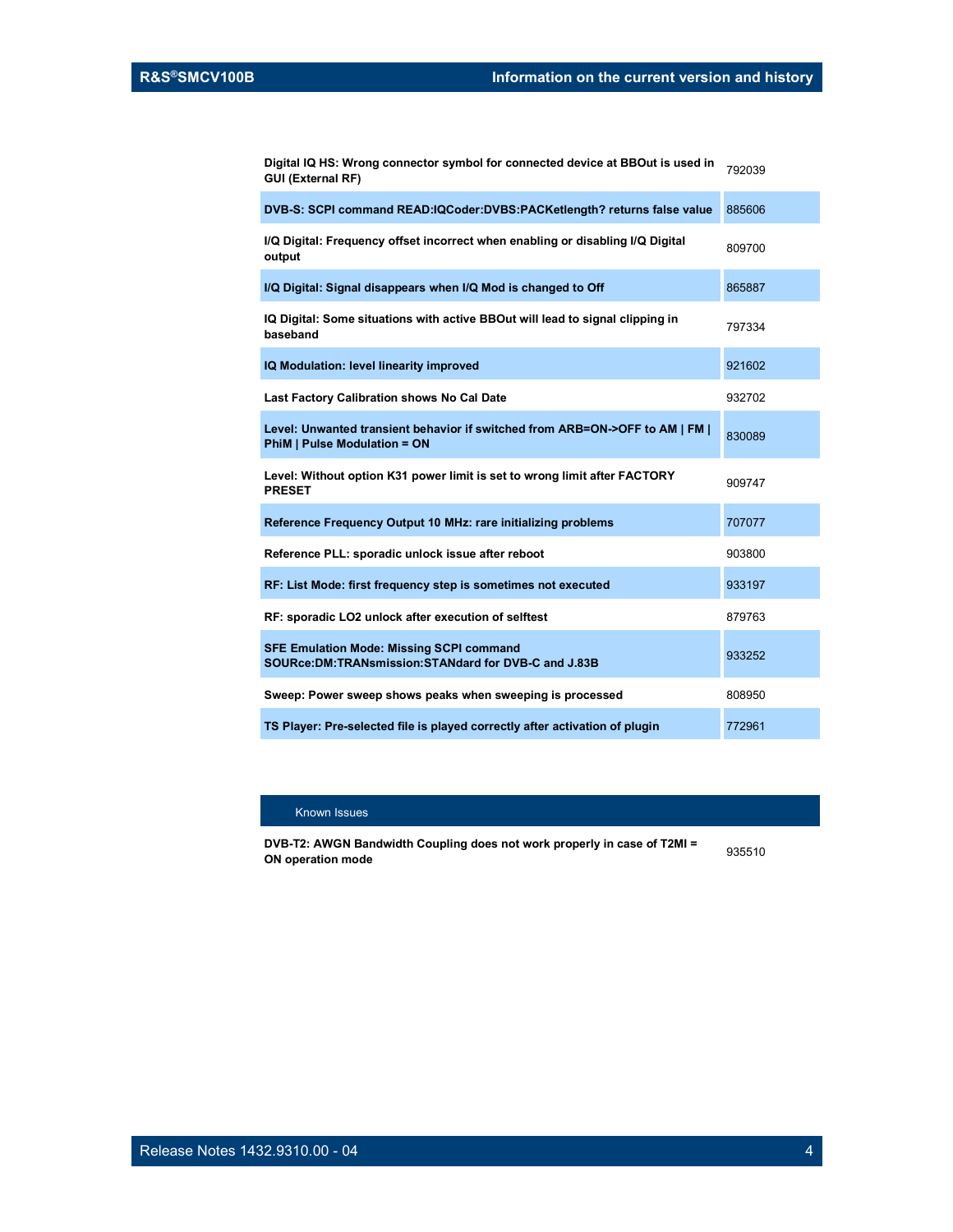### 1.2 Version 4.90.002.26

Released March 2021

### Firmware package contents

| <b>New Functionality</b>                                                                    |        |
|---------------------------------------------------------------------------------------------|--------|
| 5GNR: General: First version to support option K470 5G NR Sidelink                          | 739208 |
| Digital IQ HS: BBin/BBout sample rate always 300 MHz (no dependency to K521,<br>K522, K523) | 728052 |
| FM Audio: .wv files supported by audioplayer                                                | 727148 |
| FM Audio: Audioplayer: Sample rate is shown in file info                                    | 792206 |
| General: SSH / SCP is disabled for security reasons                                         | 814246 |
| Option: SMCVB-K200 Waveform Package supported                                               | 710753 |
| Option: SMCVB-KV20 China Digital Radio waveforms supported                                  | 764414 |
| <b>RF: Descriptions of RF error messages updated</b>                                        | 646975 |
| RF: External 13 MHz reference frequency supported                                           | 781391 |

#### Fixed Issues

| ARB: RMS/Peak of waveform considered in level calculation of output path                                      | 786138 |
|---------------------------------------------------------------------------------------------------------------|--------|
| ATSC 3.0: TS Player: Files are not played from the beginning after Reset Window<br>or after Select other file | 804240 |
| Baseband: Sporadic crash if baseband is activated                                                             | 729523 |
| Custom DigMod: Dependency of sample rate to bandwidth option improper<br>handled                              | 728027 |
| <b>Custom DigMod: Playing Data Lists functional</b>                                                           | 762501 |
| Digital IQ HS: BBin leveling issue after switching back from internal baseband<br>resolved                    | 741959 |
| Digital IQ HS: BBin supports R&S®IQW as signal source                                                         | 776838 |
| Digital IQ HS: BBin to BBout bandwidth not limited by bandwidth options                                       | 739245 |
| Digital IQ HS: BBout cannot be activated via SCPI command without SMCVB-K19                                   | 731143 |
| Digital IQ HS: BBout improper level setting                                                                   | 719417 |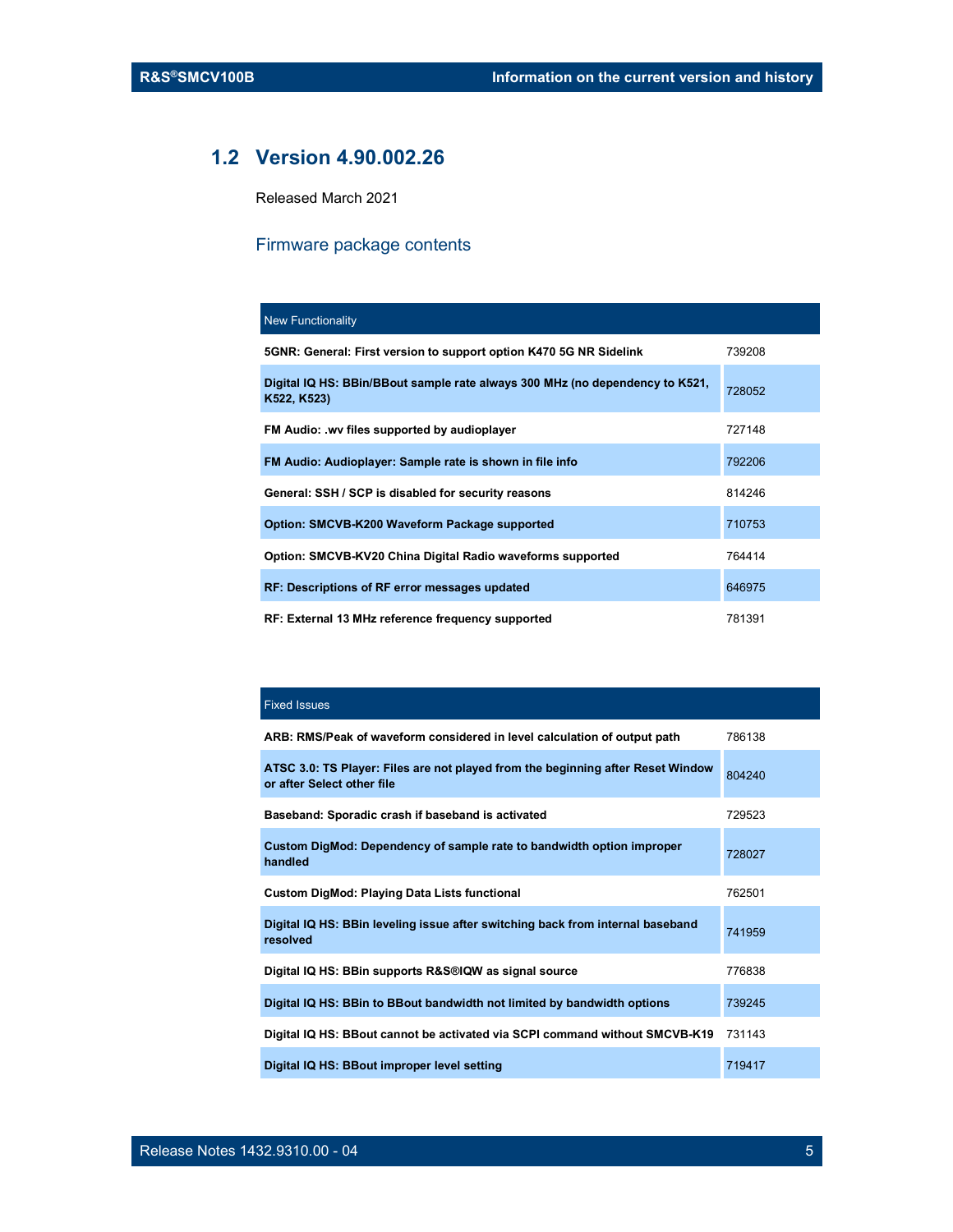External frequency sweep: Possible firmware freeze by switching between plug- <sub>723094</sub><br>ins

| Frequency setting: First increment step by UI entry uses wrong value                           | 726278 |
|------------------------------------------------------------------------------------------------|--------|
| Level: Maximum level is not correct at certain frequency for signals with high<br>crest factor | 802483 |
| NRP support: Problems by scanning for sensor                                                   | 726851 |
| Option: DRM option not recognized at GUI                                                       | 803134 |
| Option: SMCVB-K242 option dependency revised                                                   | 726831 |
| Option: SMCVB-K283, K286, K287, K446 option dependency revised                                 | 728695 |
| Option: SMCVB-K407 option entry in product definition corrected                                | 779880 |
| RF: Sporadic Lo2 PLL unlocks resolved                                                          | 794136 |
| Sweep: Operation of learned list in Run Mode not supported                                     | 728277 |

| <b>Known Issues</b>                                               |        |
|-------------------------------------------------------------------|--------|
| Digital IQ HS: Common support of R&S IQW                          | 812769 |
| Level: Unexpected high power level at the end of a RF level sweep | 787648 |
| TS Player: Query :TSGen:CONFigure:COMMand? does not work          | 812834 |

### 1.3 Version 4.70.176.27

#### Released: July 2020

| <b>Contents</b>          |                                  |  |
|--------------------------|----------------------------------|--|
| R&S® SMCV100B Firmware   |                                  |  |
|                          |                                  |  |
| <b>New Functionality</b> |                                  |  |
| Frequency options        |                                  |  |
| SMCVB-B103               | 4 kHz to 3 GHz                   |  |
| SMCVB-KB106              | Frequency Extension to 6 GHz     |  |
| SMCVB-KB107              | Frequency Extension to 7.125 GHz |  |
| <b>RF</b> options        |                                  |  |

Release Notes 1432.9310.00 - 04 6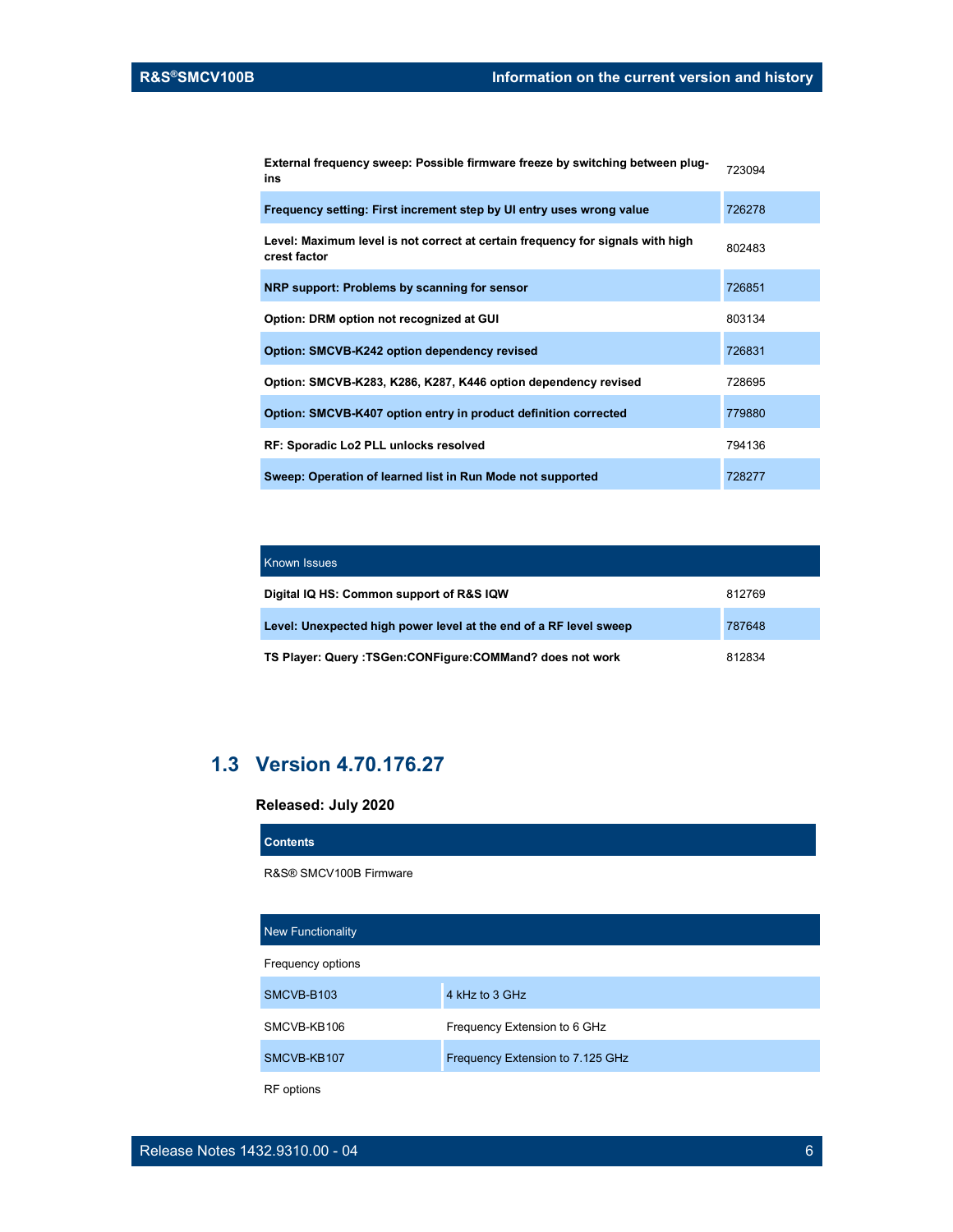| SMCVB-K31                    | <b>High Output Power</b>                   |
|------------------------------|--------------------------------------------|
| SMCVB-K709                   | Low Phase Noise                            |
| <b>Baseband options</b>      |                                            |
| SMCVB-K505                   | <b>ARB Waveform Streaming</b>              |
| SMCVB-K511                   | ARB memory extension to 512 MSample        |
| SMCVB-K512                   | ARB memory extension to 1 GSample          |
| SMCVB-K521                   | Baseband extension to 120 MHz RF bandwidth |
| SMCVB-K522                   | Baseband extension to 160 MHz RF bandwidth |
| SMCVB-K523                   | Baseband extension to 240 MHz RF bandwidth |
| <b>Baseband enhancements</b> |                                            |
| SMCVB-K19                    | Digital baseband interface                 |
| SMCVB-K62                    | Additive White Gaussian Noise (AWGN)       |
| SMCVB-K197                   | Basic AM/FM/ $\phi$ M                      |
| SMCVB-K198                   | Pulse modulation                           |
| SMCVB-K199                   | Custom digital modulation                  |
| SMCVB-K519                   | Enable broadcast standards                 |
| SMCVB-K547                   | Improved modulation frequency response     |
| SMCVB-K548                   | Crest factor reduction                     |
| <b>Broadcast Standards</b>   |                                            |
| SMCVB-K155                   | AM/FM/RDS/DARC                             |
| SMCVB-K156                   | DAB/T-DMB                                  |
| SMCVB-K160                   | <b>DRM</b>                                 |
| SMCVB-K161                   | ATSC / ATSC-MH                             |
| SMCVB-K162                   | ATSC 3.0                                   |
| SMCVB-K163                   | DVB-T                                      |
| SMCVB-K164                   | DVB-T2                                     |
| SMCVB-K165                   | <b>ISDB-T/TSB</b>                          |
| SMCVB-K166                   | <b>DTMB</b>                                |
| SMCVB-K167                   | DVB-S / DVB-S2                             |
| SMCVB-K168                   | DVB-S2X                                    |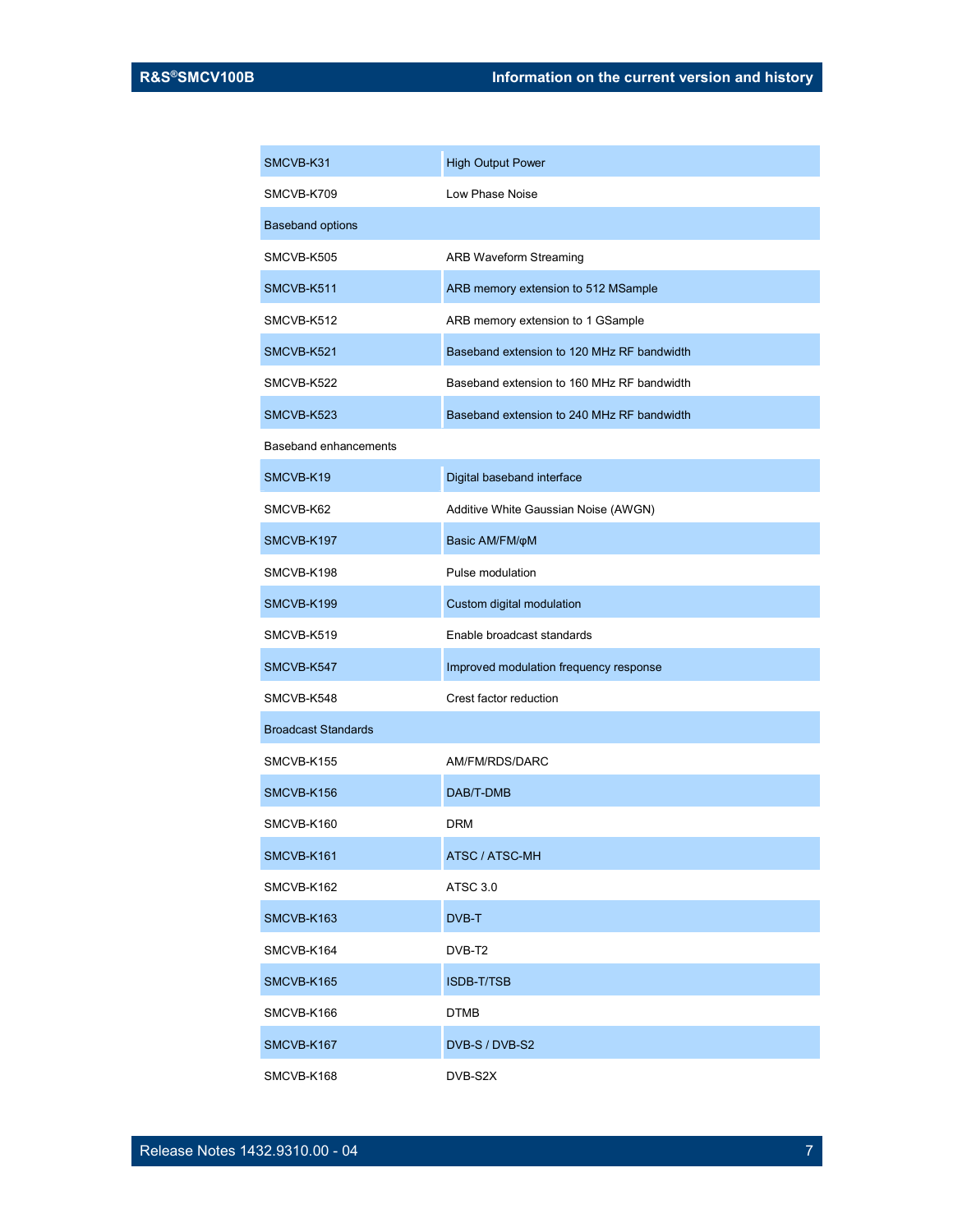| Digital standards using R&S®WinIQSIM2™ |                                                  |  |
|----------------------------------------|--------------------------------------------------|--|
| SMCVB-K240                             | GSM/EDGE                                         |  |
| SMCVB-K241                             | <b>EDGE Evolution</b>                            |  |
| SMCVB-K242                             | 3GPP FDD                                         |  |
| SMCVB-K244                             | GPS                                              |  |
| SMCVB-K246                             | CDMA2000®                                        |  |
| SMCVB-K247                             | 1xEV-DO Rev A                                    |  |
| SMCVB-K250                             | TD-SCDMA                                         |  |
| SMCVB-K251                             | <b>TD-SCDMA Enhanced BS/MS Tests</b>             |  |
| SMCVB-K252                             | DVB-H                                            |  |
| SMCVB-K253                             | DAB/T-DMB                                        |  |
| SMCVB-K254                             | 802.11a/b/g/n                                    |  |
| SMCVB-K255                             | <b>EUTRA/LTE</b>                                 |  |
| SMCVB-K260                             | Bluetooth <sup>®</sup> EDR                       |  |
| SMCVB-K261                             | Multicarrier CW Signal Generation                |  |
| SMCVB-K262                             | Additive White Gaussian Noise (AWGN)             |  |
| SMCVB-K266                             | Galileo                                          |  |
| SMCVB-K283                             | 3GPP FDD HSPA/HSPA+, Enhanced BS/MS Tests        |  |
| SMCVB-K284                             | <b>EUTRA/LTE Release 9 and Enhanced Features</b> |  |
| SMCVB-K285                             | EUTRA/LTE Release 10 (LTE-Advanced)              |  |
| SMCVB-K286                             | <b>IEEE 802.11ac</b>                             |  |
| SMCVB-K287                             | 1xEV-DO Rev. B                                   |  |
| SMCVB-K289                             | <b>NFC A/B/F</b>                                 |  |
| SMCVB-K294                             | Glonass 1 Satellite                              |  |
| SMCVB-K297                             | <b>IRNSS 1 Satellite</b>                         |  |
| SMCVB-K298                             | <b>Modernized GPS</b>                            |  |
| SMCVB-K407                             | <b>Beidou</b>                                    |  |
| SMCVB-K412                             | LTE Release 11 and Enhanced Features             |  |
| SMCVB-K413                             | <b>EUTRA/LTE Release 12</b>                      |  |
| SMCVB-K414                             | <b>OFDM Signal Generation</b>                    |  |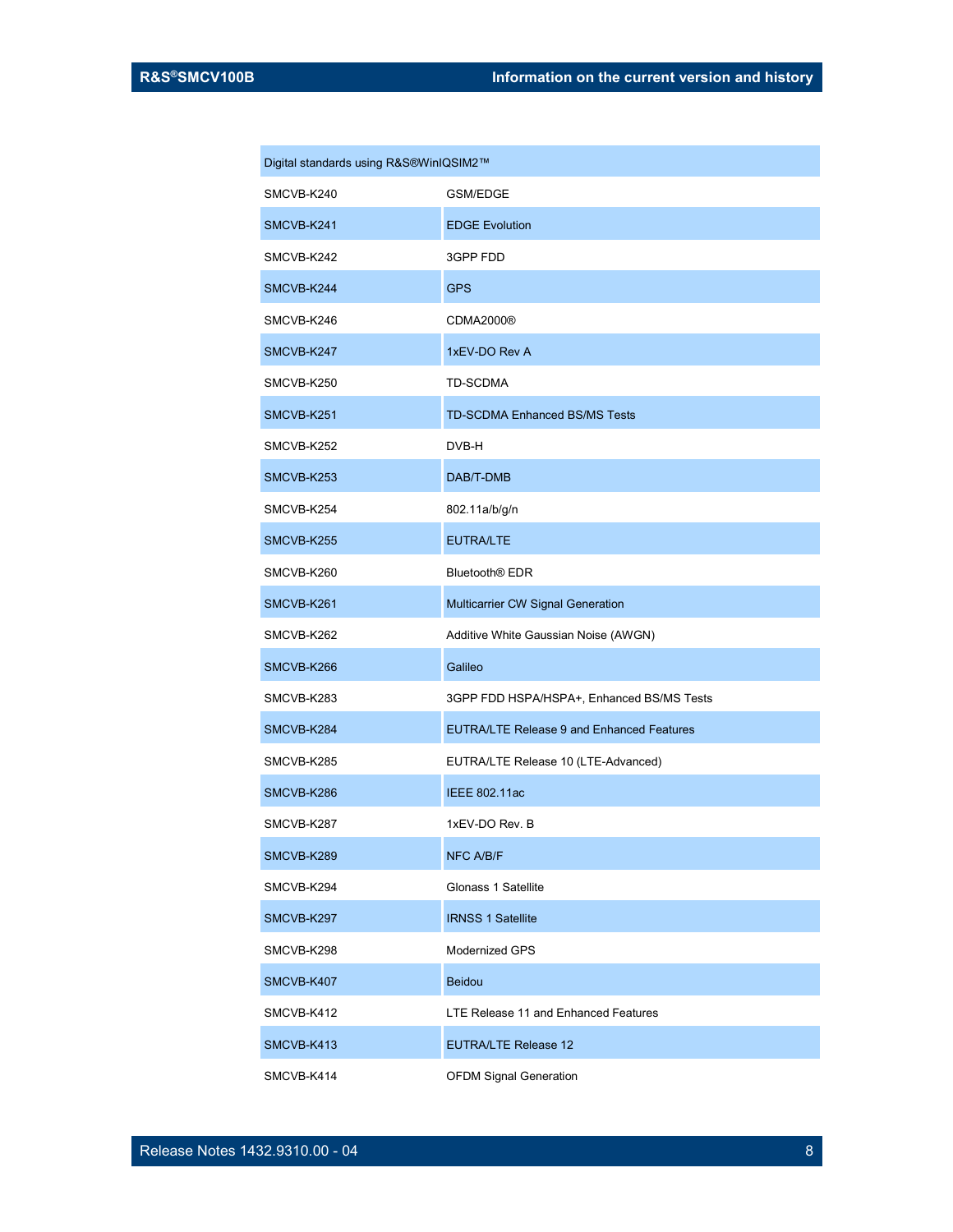| SMCVB-K415                                         | Cellular IoT                            |  |
|----------------------------------------------------|-----------------------------------------|--|
| SMCVB-K416                                         | DVB-S2/DVB-S2X                          |  |
| SMCVB-K417                                         | Bluetooth <sup>®</sup> 5.0              |  |
| SMCVB-K418                                         | Verizon 5GTF Signals                    |  |
| SMCVB-K419                                         | LTE Release 13 and 14                   |  |
| SMCVB-K431                                         | LoRa®                                   |  |
| SMCVB-K432                                         | Modernized BeiDou                       |  |
| SMCVB-K442                                         | <b>IEEE 802.11ax</b>                    |  |
| SMCVB-K443                                         | Cellular IoT Release 14                 |  |
| SMCVB-K444                                         | <b>5G NR</b>                            |  |
| SMCVB-K446                                         | Cellular IoT Release 15                 |  |
| <b>Waveform libraries</b>                          |                                         |  |
| SMCVB-KV10                                         | DAB/T-DMB waveforms                     |  |
| SMCVB-KV11                                         | <b>DRM</b> waveforms                    |  |
| SMCVB-KV12                                         | DRM+ waveforms                          |  |
| SMCVB-KV13                                         | <b>HD Radio waveforms</b>               |  |
| SMCVB-KV14                                         | <b>XM Radio waveforms</b>               |  |
| SMCVB-KV15                                         | DVB-T2 waveforms                        |  |
| SMCVB-KV16                                         | ATSC 3.0 waveforms                      |  |
| SMCVB-KV17                                         | Digital TV interferer waveforms         |  |
| SMCVB-KV18                                         | Cable interferer waveforms              |  |
| SMCVB-KV19                                         | Satellite interferer waveforms          |  |
| Transport stream libraries for broadcast standards |                                         |  |
| SMCVB-KS10                                         | DAB/T-DMB stream library                |  |
| SMCVB-KS11                                         | DAB+ stream library                     |  |
| SMCVB-KS12                                         | ISDB-T stream library                   |  |
| SMCVB-KS13                                         | ATSC / ATSC & Mobile DTV stream library |  |
| SMCVB-KS14                                         | DVB-T2 MI stream library                |  |
| SMCVB-KS15                                         | <b>EMC</b> stream library               |  |
| SMCVB-KS16                                         | DRM stream library                      |  |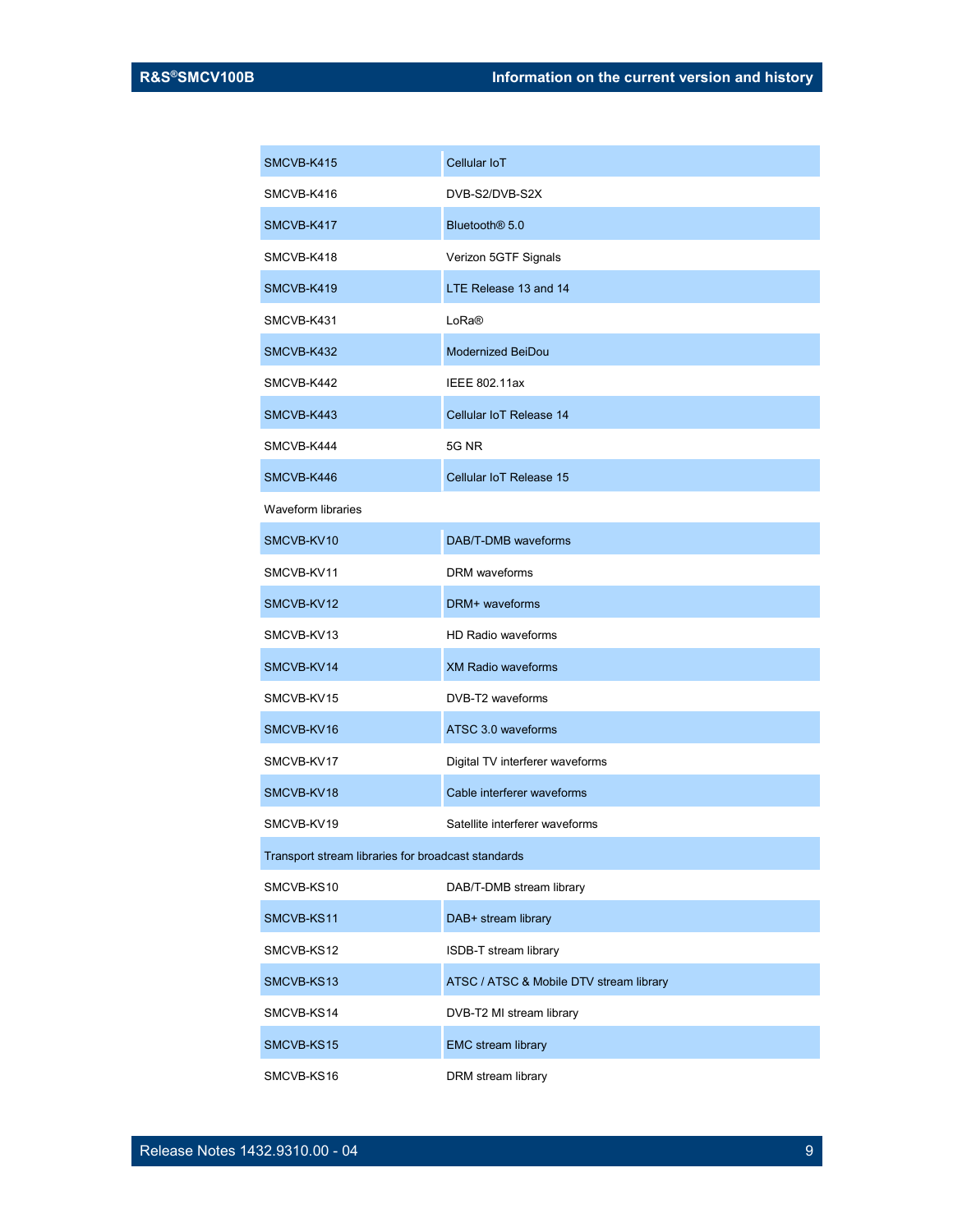| SMCVB-KS17 | Basic stream library         |
|------------|------------------------------|
| SMCVB-KS18 | Extended SDTV stream library |
| SMCVB-KS19 | Extended HDTV stream library |
| SMCVB-KS20 | HEVC stream library          |

#### Modified Functionality / Changed Behavior

None

#### **Improvements**

None

| <b>Known Issues</b>                                                                                                  |        |
|----------------------------------------------------------------------------------------------------------------------|--------|
| AWGN: Bandwidth coupling for ATSC 3.0 not supported                                                                  | 725709 |
| Custom DigMod: Dependency of sample rate to bandwidth option improper handled                                        | 728027 |
| Digital I/Q Output: inproper level setting                                                                           | 719417 |
| DVB-S2: Very low symbol rates not supported (<0.25 MS/s)                                                             | 724520 |
| External frequency sweep: Possible firmware freeze by switching in between plug-<br>ins                              | 723094 |
| Frequency setting: First increment step by UI entry uses wrong value                                                 | 726278 |
| IP Data Input: Sporadical packet loss problems by RTP usage                                                          | 724612 |
| Level Sweep: Interruptions in case of using instrument trigger mode                                                  | 725485 |
| List is not played if Run Mode is Learned                                                                            | 728277 |
| NRP support: Problems by scanning for sensor                                                                         | 726851 |
| Reference Frequency Output 10 MHz: rare initializing problems                                                        | 707077 |
| Reference Frequency: RF Output deactivation not working by using deactivation<br>setting in reference frequency mode | 726299 |
| System: Factory preset causes restart                                                                                | 727192 |
| Trigger: Not active in case of not present baseband plug-in                                                          | 724847 |
| TS Player: Extended switching time from TRP to ETI streams                                                           | 721094 |
| Sweep: Operation of learned list in Run Mode not supported                                                           | 728277 |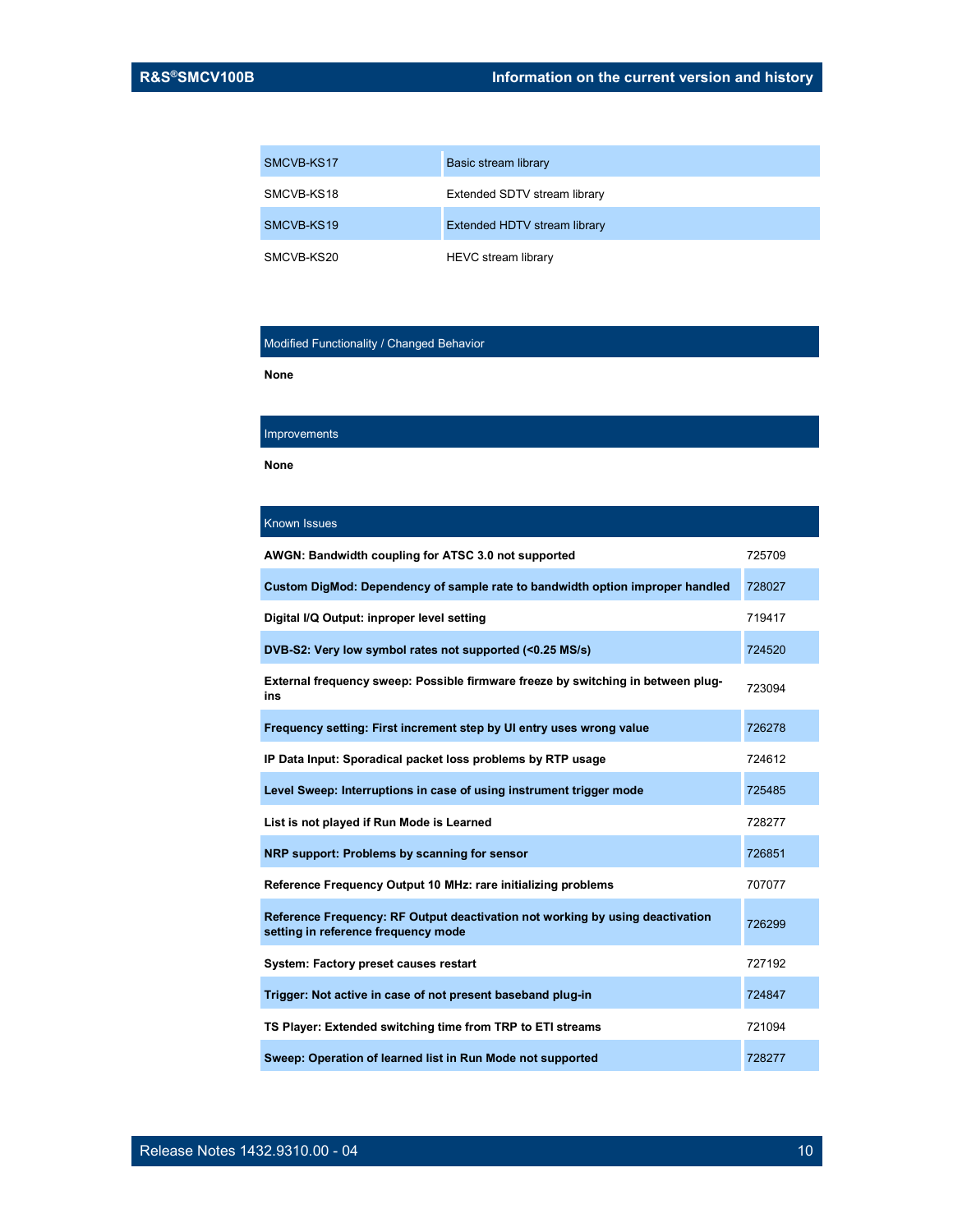## 1.4 Version 4.70.060.47

#### Released: April 2020

| nologoog, April Easg         |                                            |
|------------------------------|--------------------------------------------|
| <b>Contents</b>              |                                            |
| R&S® SMCV100B Firmware       |                                            |
|                              |                                            |
| <b>New Functionality</b>     |                                            |
| Frequency options            |                                            |
| SMCVB-B103                   | 4 kHz to 3 GHz                             |
| SMCVB-KB106                  | Frequency Extension to 6 GHz               |
| SMCVB-KB107                  | Frequency Extension to 7.125 GHz           |
| RF options                   |                                            |
| SMCVB-K31                    | <b>High Output Power</b>                   |
| SMCVB-K709                   | Low Phase Noise                            |
| <b>Baseband options</b>      |                                            |
| SMCVB-K511                   | ARB memory extension to 512 MSample        |
| SMCVB-K512                   | ARB memory extension to 1 GSample          |
| SMCVB-K521                   | Baseband extension to 120 MHz RF bandwidth |
| SMCVB-K522                   | Baseband extension to 160 MHz RF bandwidth |
| SMCVB-K523                   | Baseband extension to 240 MHz RF bandwidth |
| <b>Baseband enhancements</b> |                                            |
| SMCVB-K19                    | Digital baseband interface                 |
| SMCVB-K62                    | Additive White Gaussian Noise (AWGN)       |
| SMCVB-K197                   | Basic AM/FM/oM                             |
| SMCVB-K198                   | Pulse modulation                           |
| SMCVB-K199                   | Custom digital modulation                  |
| SMCVB-K519                   | Enable broadcast standards                 |
| SMCVB-K547                   | Improved modulation frequency response     |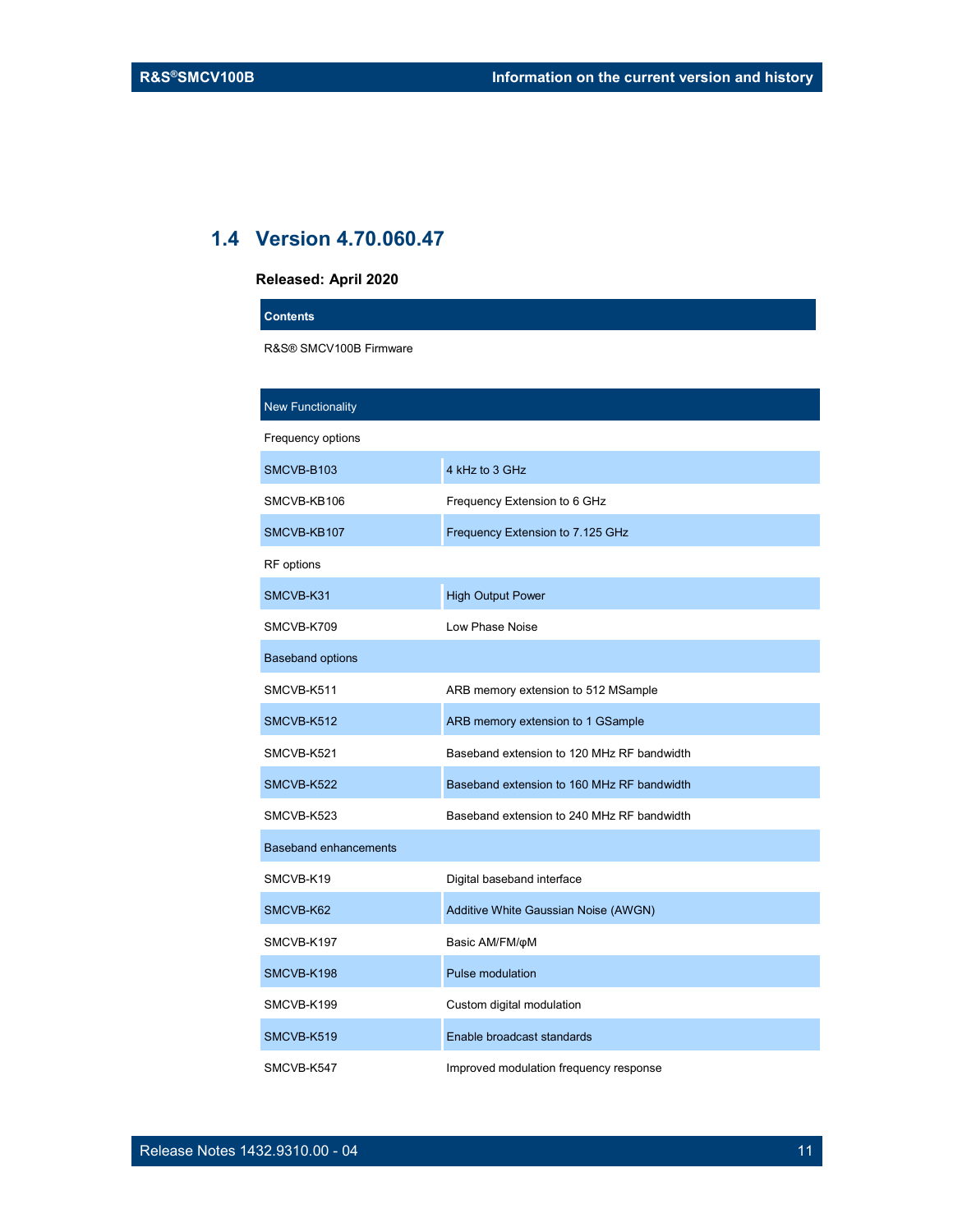| SMCVB-K548                             | Crest factor reduction               |
|----------------------------------------|--------------------------------------|
| <b>Broadcast Standards</b>             |                                      |
| SMCVB-K155                             | <b>AM/FM/RDS/DARC</b>                |
| SMCVB-K156                             | DAB/T-DMB                            |
| SMCVB-K160                             | <b>DRM</b>                           |
| SMCVB-K161                             | ATSC / ATSC-MH                       |
| SMCVB-K162                             | <b>ATSC 3.0</b>                      |
| SMCVB-K163                             | DVB-T                                |
| SMCVB-K164                             | DVB-T <sub>2</sub>                   |
| SMCVB-K165                             | ISDB-T/TSB                           |
| SMCVB-K166                             | <b>DTMB</b>                          |
| SMCVB-K167                             | DVB-S / DVB-S2                       |
| SMCVB-K168                             | DVB-S2X                              |
| SMCVB-K240                             | <b>GSM/EDGE</b>                      |
| Digital standards using R&S®WinIQSIM2™ |                                      |
| SMCVB-K241                             | <b>EDGE Evolution</b>                |
| SMCVB-K242                             | <b>3GPP FDD</b>                      |
| SMCVB-K244                             | GPS                                  |
| SMCVB-K246                             | <b>CDMA2000®</b>                     |
| SMCVB-K247                             | 1xEV-DO Rev A                        |
| SMCVB-K250                             | TD-SCDMA                             |
| SMCVB-K251                             | TD-SCDMA Enhanced BS/MS Tests        |
| SMCVB-K252                             | DVB-H                                |
| SMCVB-K253                             | DAB/T-DMB                            |
| SMCVB-K254                             | 802.11a/b/g/n                        |
| SMCVB-K255                             | EUTRA/LTE                            |
| SMCVB-K260                             | <b>Bluetooth<sup>®</sup></b> EDR     |
| SMCVB-K261                             | Multicarrier CW Signal Generation    |
| SMCVB-K262                             | Additive White Gaussian Noise (AWGN) |
| SMCVB-K266                             | Galileo                              |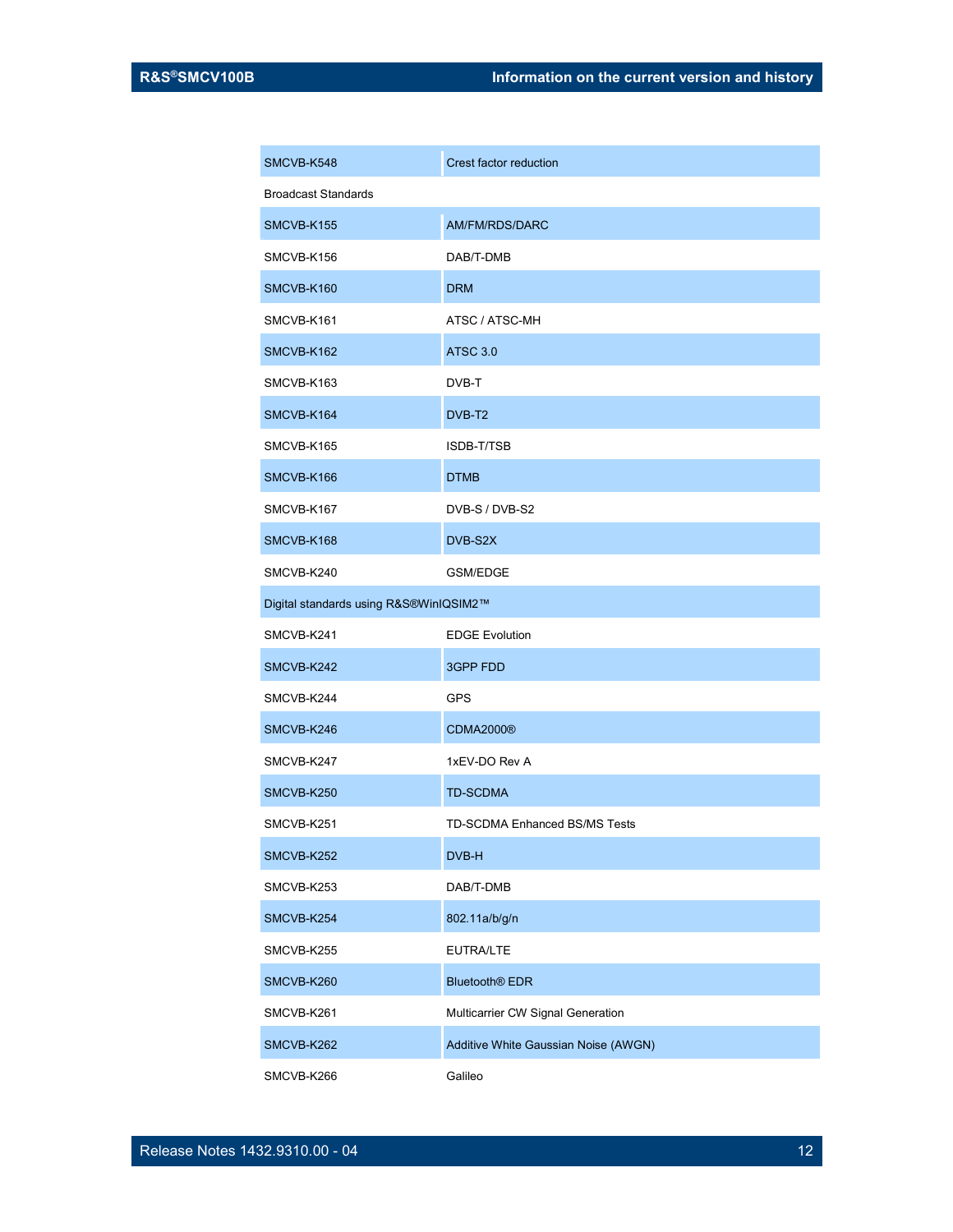| SMCVB-K283                | 3GPP FDD HSPA/HSPA+, Enhanced BS/MS Tests        |
|---------------------------|--------------------------------------------------|
| SMCVB-K284                | <b>EUTRA/LTE Release 9 and Enhanced Features</b> |
| SMCVB-K285                | EUTRA/LTE Release 10 (LTE-Advanced)              |
| SMCVB-K286                | IEEE 802.11ac                                    |
| SMCVB-K287                | 1xEV-DO Rev. B                                   |
| SMCVB-K289                | NFC A/B/F                                        |
| SMCVB-K294                | <b>Glonass 1 Satellite</b>                       |
| SMCVB-K298                | <b>Modernized GPS</b>                            |
| SMCVB-K407                | <b>Beidou</b>                                    |
| SMCVB-K412                | LTE Release 11 and Enhanced Features             |
| SMCVB-K413                | <b>EUTRA/LTE Release 12</b>                      |
| SMCVB-K414                | <b>OFDM Signal Generation</b>                    |
| SMCVB-K415                | Cellular IoT                                     |
| SMCVB-K416                | DVB-S2/DVB-S2X                                   |
| SMCVB-K417                | Bluetooth <sup>®</sup> 5.0                       |
| SMCVB-K418                | Verizon 5GTF Signals                             |
| SMCVB-K419                | LTE Release 13 and 14                            |
| SMCVB-K431                | LoRa®                                            |
| SMCVB-K442                | <b>IEEE 802.11ax</b>                             |
| SMCVB-K443                | Cellular IoT Release 14                          |
| SMCVB-K444                | 5G NR                                            |
| <b>Waveform libraries</b> |                                                  |
| SMCVB-KV10                | DAB/T-DMB waveforms                              |
| SMCVB-KV11                | DRM waveforms                                    |
| SMCVB-KV12                | DRM+ waveforms                                   |
| SMCVB-KV13                | <b>HD Radio waveforms</b>                        |
| SMCVB-KV14                | <b>XM Radio waveforms</b>                        |
| SMCVB-KV15                | DVB-T2 waveforms                                 |
| SMCVB-KV16                | ATSC 3.0 waveforms                               |
| SMCVB-KV17                | Digital TV interferer waveforms                  |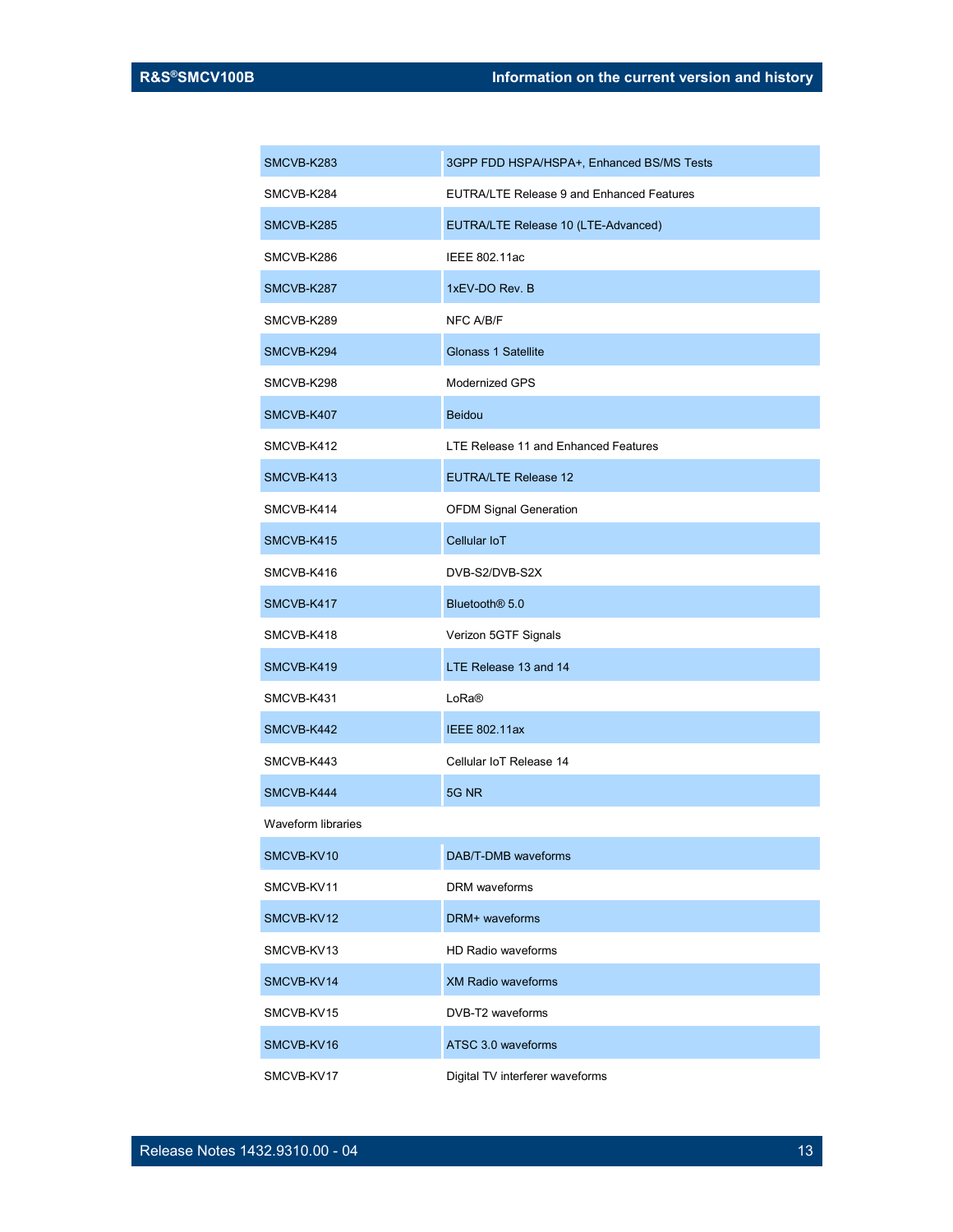| SMCVB-KV18                                         | Cable interferer waveforms              |  |
|----------------------------------------------------|-----------------------------------------|--|
| SMCVB-KV19                                         | Satellite interferer waveforms          |  |
| Transport stream libraries for broadcast standards |                                         |  |
| SMCVB-KS10                                         | DAB/T-DMB stream library                |  |
| SMCVB-KS11                                         | DAB+ stream library                     |  |
| SMCVB-KS12                                         | <b>ISDB-T stream library</b>            |  |
| SMCVB-KS13                                         | ATSC / ATSC & Mobile DTV stream library |  |
| SMCVB-KS14                                         | DVB-T2 MI stream library                |  |
| SMCVB-KS15                                         | <b>EMC stream library</b>               |  |
| SMCVB-KS16                                         | DRM stream library                      |  |
| SMCVB-KS17                                         | Basic stream library                    |  |
| SMCVB-KS18                                         | Extended SDTV stream library            |  |
| SMCVB-KS19                                         | Extended HDTV stream library            |  |
| SMCVB-KS20                                         | HEVC stream library                     |  |

#### Modified Functionality / Changed Behavior

None

Improvements

None

Known Issues

None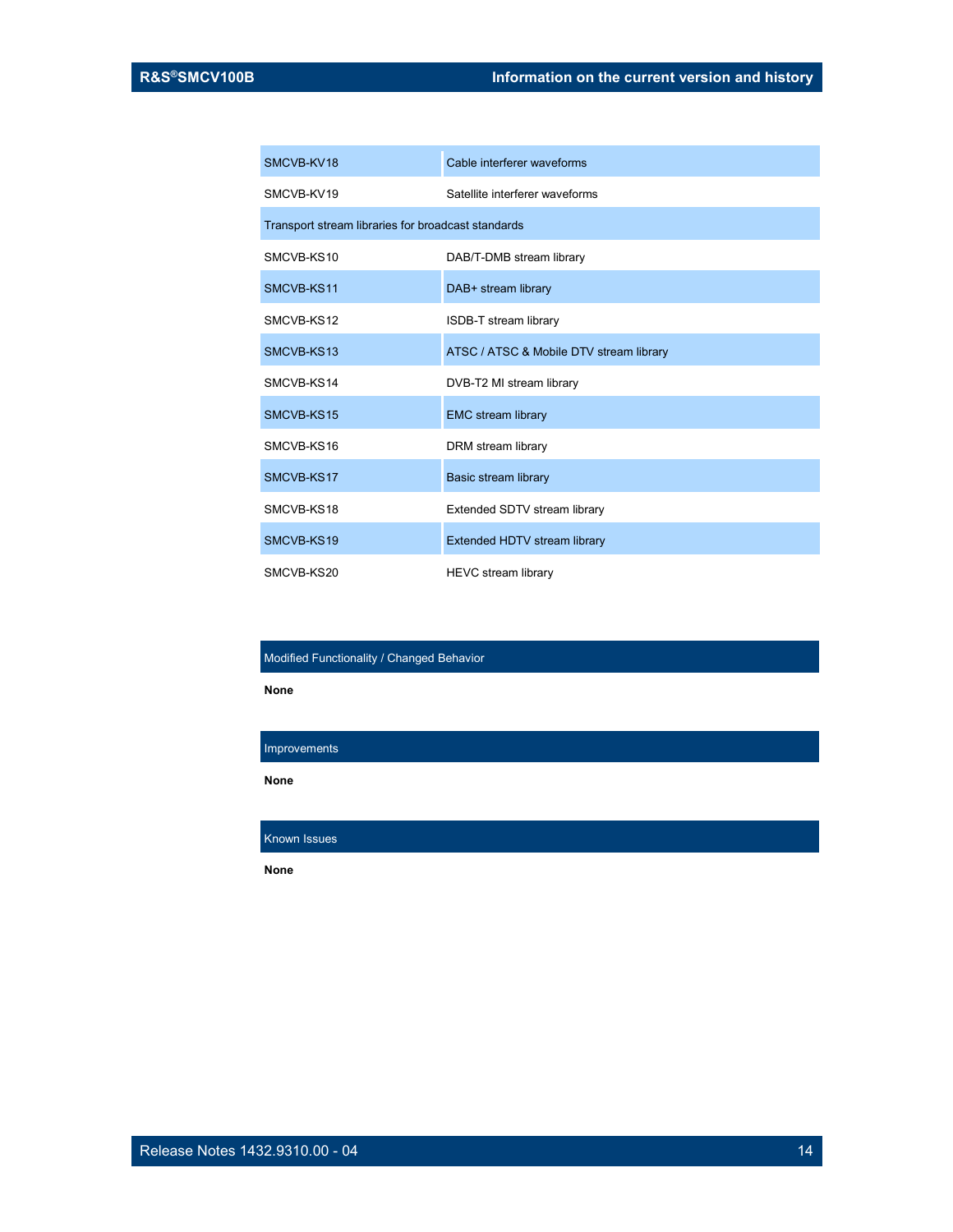# 2 Modifications to the documentation

The current documentation is up-to-date.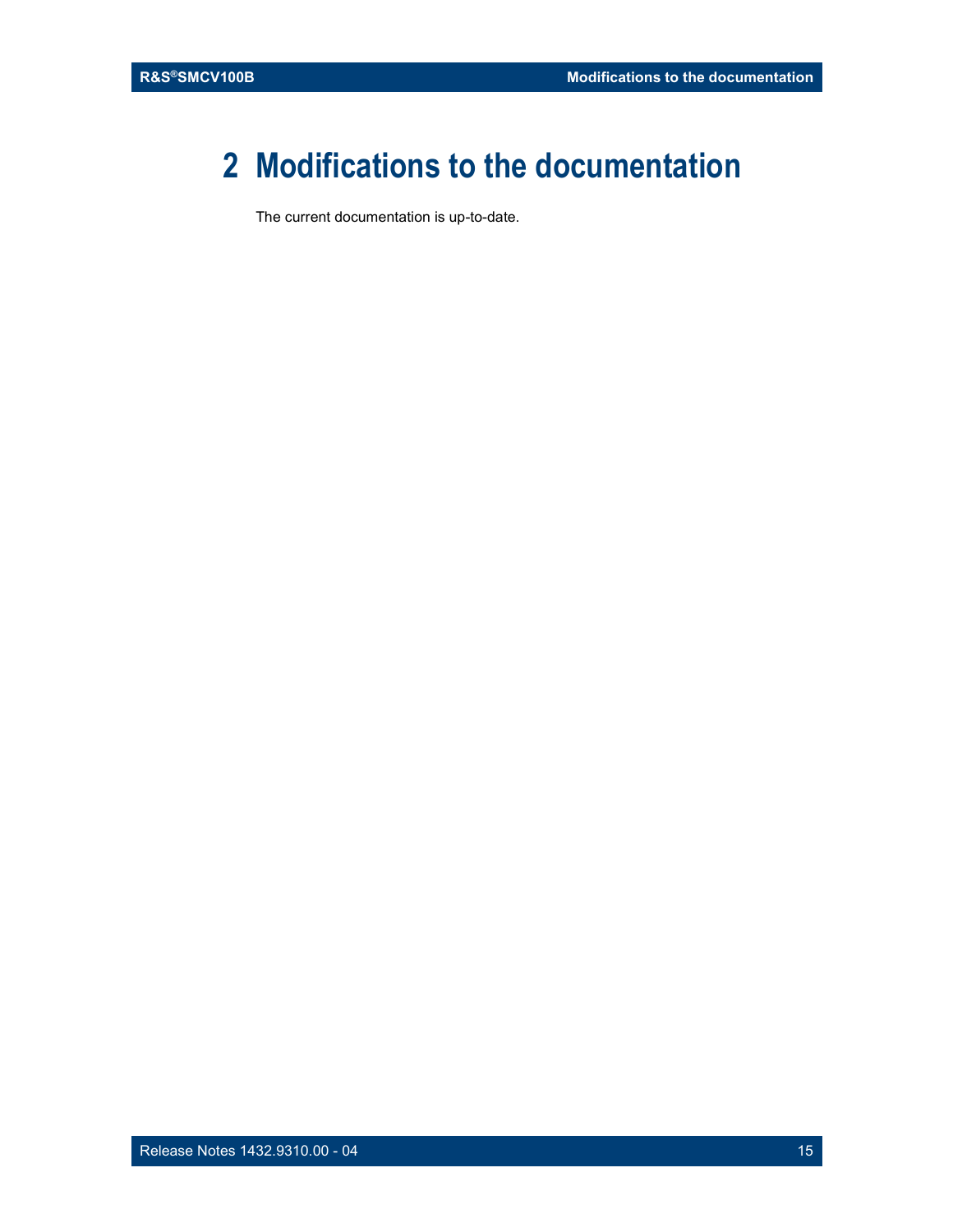# 3 Firmware update

### 3.1 Validity information

| <b>Device</b>                         | <b>Order Number</b> |
|---------------------------------------|---------------------|
| R&S® SMCV100B Vector Signal Generator | 1432.7000K02        |

#### 3.2 Downgrade

Generally it is not recommended to use an earlier version than the latest version available. In some cases the older versions do not support the hardware used in your instrument. Before installing this firmware, check if this could happen:

- ► Start System Config / Setup / Instrument Assembly / Version/Options
- ► In the tab "Firmware", you find the Downgrade Info. For example:

|                        |                | Downgrade Info |
|------------------------|----------------|----------------|
| Package                | <b>Version</b> |                |
| <b>Factory Version</b> | 4.90.002.03    |                |
| <b>Min. Version</b>    | 4.70.176.35    |                |

- ► If the version to be installed is greater or equal than the "Min. Version", the hardware will be supported after downgrading. (However, this cannot be guaranteed for all software options)
- ► If the version to be installed is lesser than the "Min. Version", not all of the modules will be supported. Your instrument will not work after downgrading!
- ► Downgrading may fail using standard rsu-Files (eg. due to changes in the instrument configuration file). In this case, press PRESET-Button during power-on or install ISO image available from service department. Update information

### 3.3 Updating Information

The update procedure requires that the instrument is operational. There is no need to uninstall the current firmware. Instrument settings are preserved during the update, including user data and network settings.

To perform this procedure, USB Storage must be enabled in security settings. Press the SETUP key, select Security and check USB Storage setting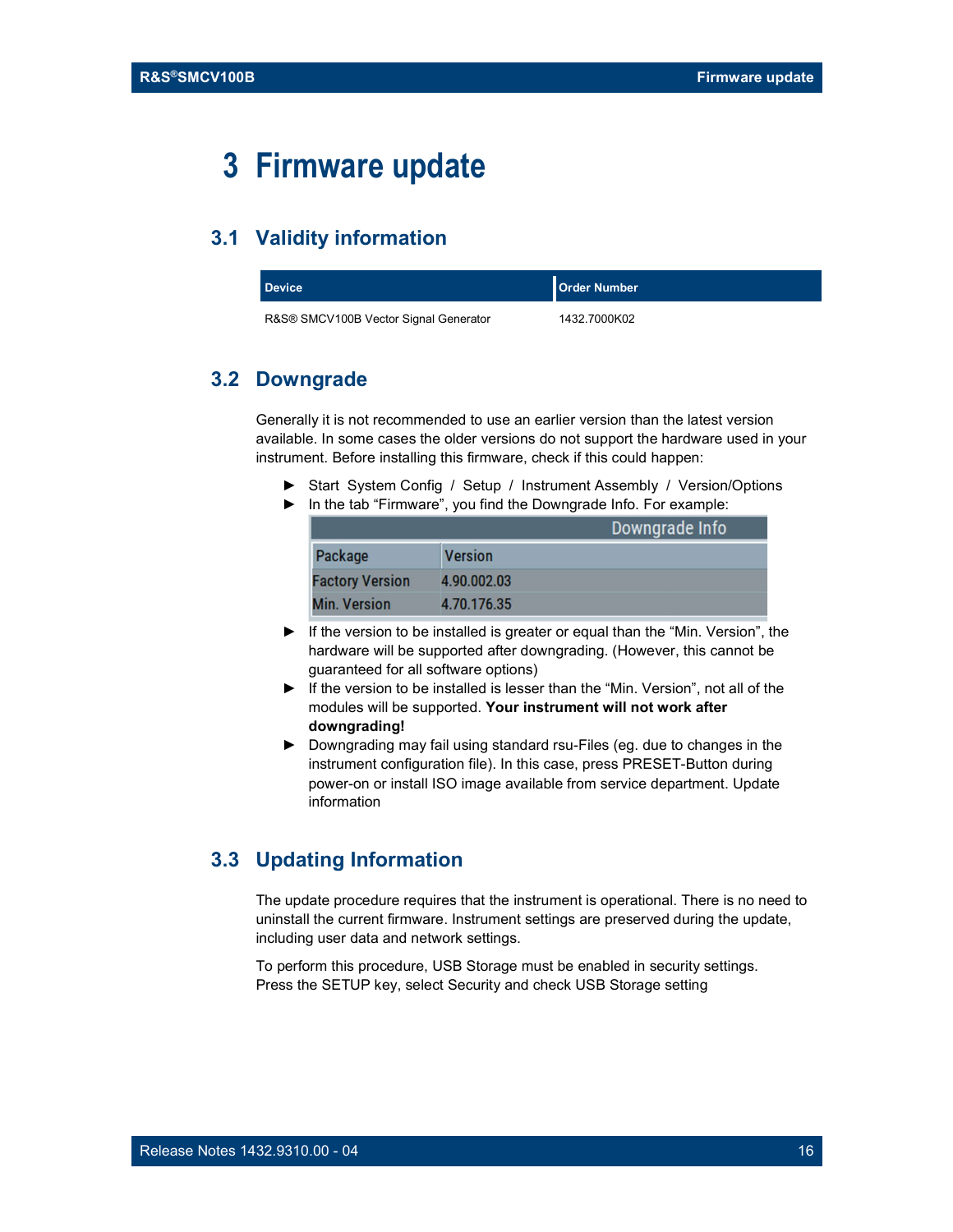#### 3.4 Updating the Firmware

#### Required Equipment

| Software: | Firmware update file SMCVB 5.00.122.24.rsu                                            |
|-----------|---------------------------------------------------------------------------------------|
| Hardware: | USB memory stick with enough free space to save the update file<br>(about 700 MByte). |

The memory stick does not need to be bootable and previous data on the stick is not affected. Several update files may reside on the stick in parallel. During update procedure the stick is not modified by the instrument.

#### Prepare Memory Stick

- Download update file to a PC
- Connect USB stick to PC and copy the update file to the root directory
- Wait until copy procedure has finished and remove USB stick

#### Install new firmware on R&S®SMCV100B:

- Connect USB stick to instrument
- Switch on instrument, if instrument is powered off
- Wait a few seconds until "Process Software Update?" message box appears. Confirm by touching the YES Button or pressing the rotary knob.
- Select firmware version using the arrow keys and press knob to start update
- Wait until "Software update successful" message box appears. This may take several minutes
- Remove USB stick and touch the Reboot button
- The instrument now reboots.

#### Execute internal adjustments (only if indicated)

Internal adjustments can be initiated manually (e.g. after warming up) by performing the followings steps:

- **Press PRESET** on the instrument front panel.
- **Press**  $\left\lVert \cdot \right\rVert$  select "Internal Adjustments..." and execute "Adjust All". This procedure updates all internal instrument adjustments and will take several minutes.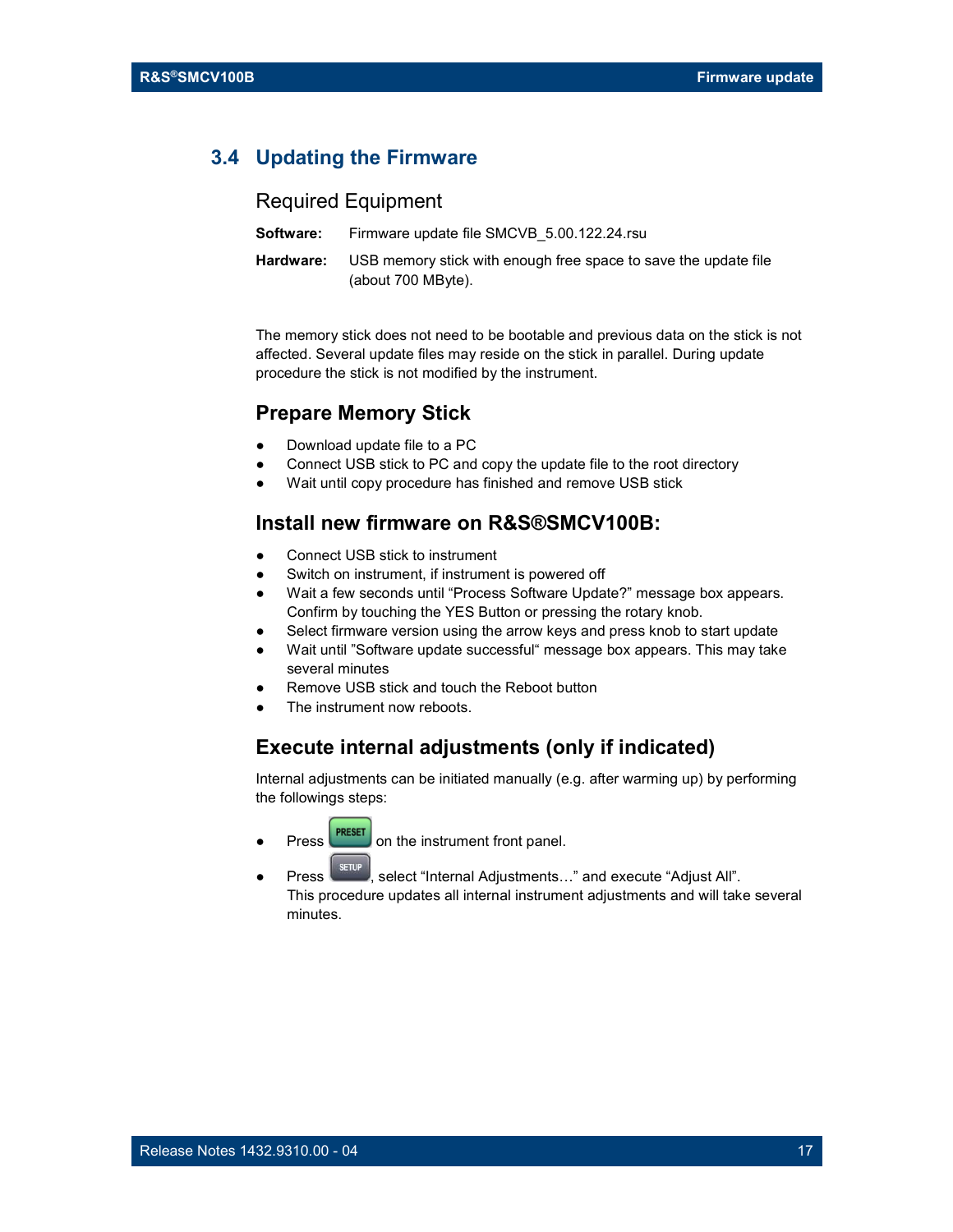#### **NOTICE**

 Risk of DUT damage During internal adjustments, the instrument temporarily applies high power at the RF output, High power at the RF output may destroy a connected DUT (device under test).

> Adjustments requiring external measurement equipment are not affected by the firmware update and need not to be performed.

#### 3.5 Alternative update procedures

The USB firmware update is recommended for most situations. However, alternative methods for updating the firmware are available:

#### 3.5.1 Firmware update over LAN

Instrument settings are preserved during the update, including user data and network settings.

- Get access to the file system of the instrument using ftp (other methods like samba share is also supported, see application note 1GP72 for details). Enter  $f_{\text{tp}}/|\langle i\rangle$  address or host name in the file manager
- Copy SMCVB\_5.00.122.24.rsu to directory update
- The update procedure starts immediately
- Execute internal adjustments, if indicated

#### 3.5.2 Firmware update using ISO image

#### **NOTICE**

#### Potential loss of data!

User data and user specific instrument settings will be lost during this procedure. Instrument serial number, software license keys and all adjustments requiring external measuring equipment are not affected.

#### 3.5.2.1 Required equipment

#### Software: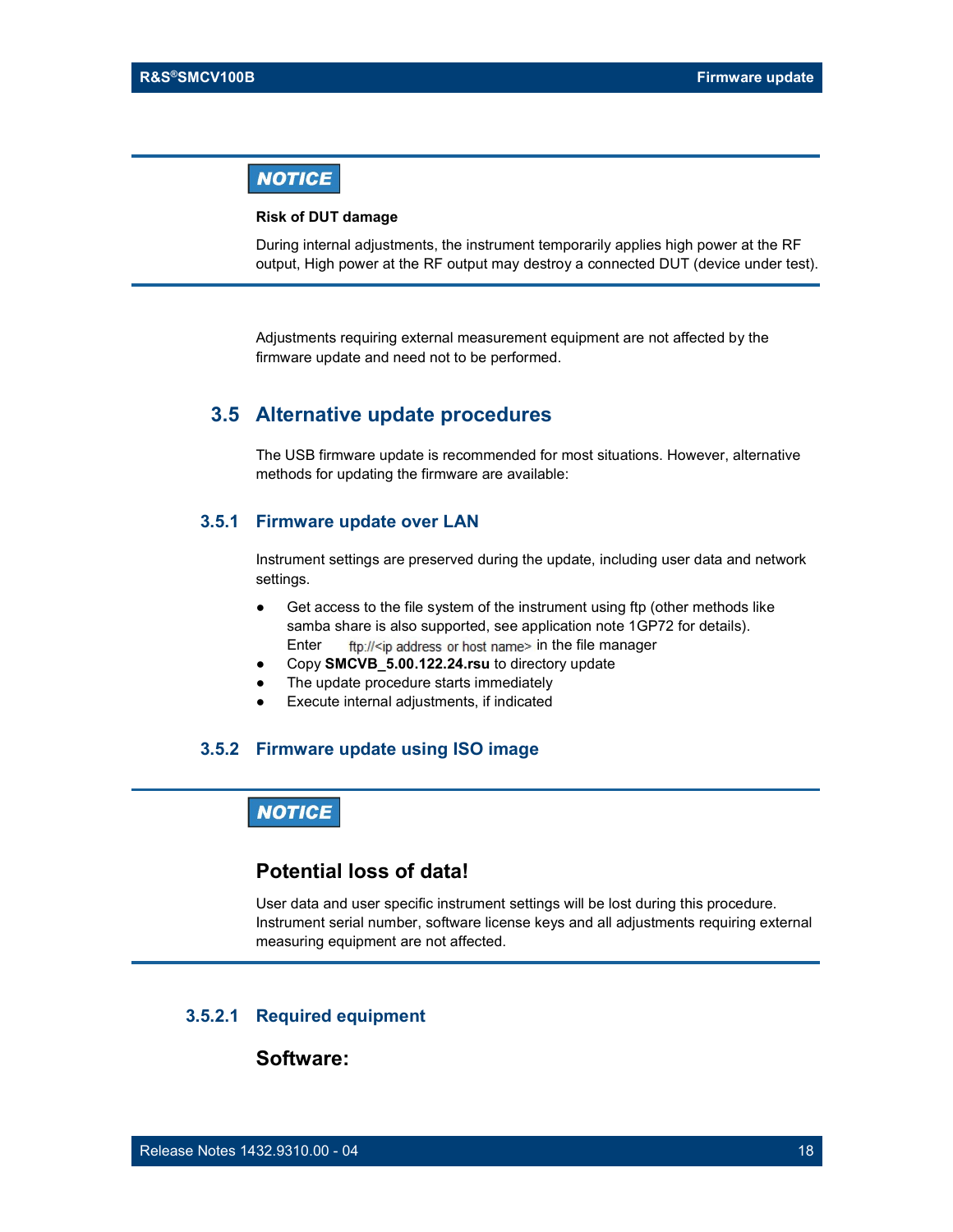● ISO image for firmware update SMCVB\_5.00.122.24.iso Please contact the service department to get this file!

#### Hardware:

- External USB CD or DVD ROM burner with USB cable.
- 1 CD Recordable.
- PC with burn program that can burn ISO images onto CD.

#### About ISO image

This is a standardized file format for creating CD images. A CD image is a single file encapsulating the whole data of a CD including directories and files. Unpacking the image to a CD restores the original data. Almost any CD burning program is able to write CDs based on ISO images.

#### 3.5.2.2 Update procedure

#### Burn ISO image onto a CD

On most computers, burning an ISO image can be initiated by simply double clicking the ISO image file. If this is not the case, the manual procedure is similar to the following instructions. Nero Burning ROM (StartSmart) is used in this example.

- Connect the external USB CD/DVD drive to the PC
- Insert a recordable CD
- **Start Nero StartSmart**
- Select medium "CD"
- Select "Create Data CD"
- From the Files menu, open file SMCVB\_5.00.122.24.iso
- Click "Burn"
- When finished, close Nero and disconnect external USB CD/DVD drive

#### Install new firmware on R&S®SMCV100B

- Instrument must be switched off
- Connect the external USB CD/DVD drive to the R&S®SMCV100B
- Switch on Instrument
- The instrument boots from external drive
- Follow the instructions on screen
- Disconnect the external USB device
- Reboot instrument
- Execute internal adjustments, if indicated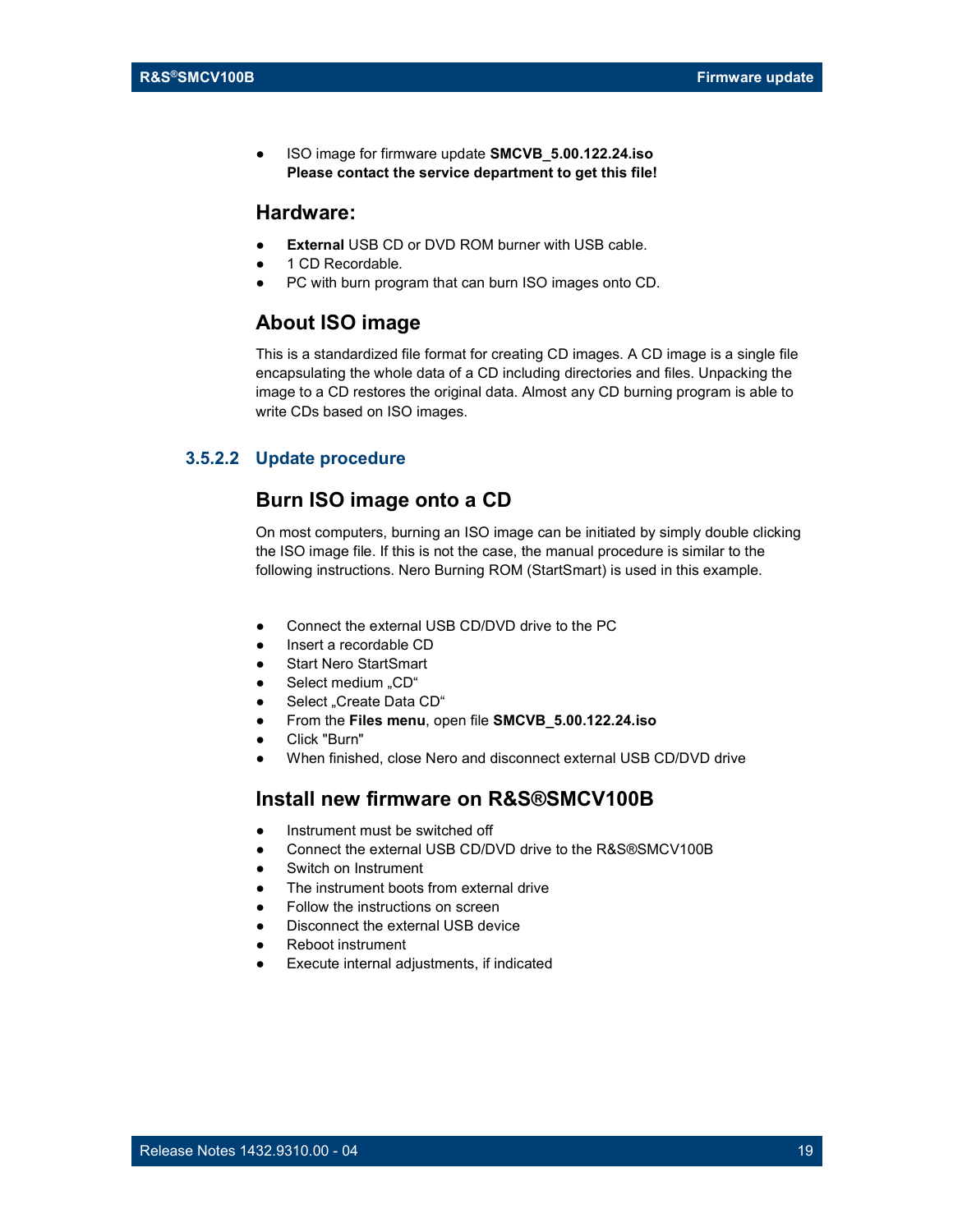# **NOTICE**

 $\frac{1}{2}$ If the CD refuses to boot please ensure that you have burned the ISO-image as an "image" and not as a single file. Check the CD regarding presence of several files.